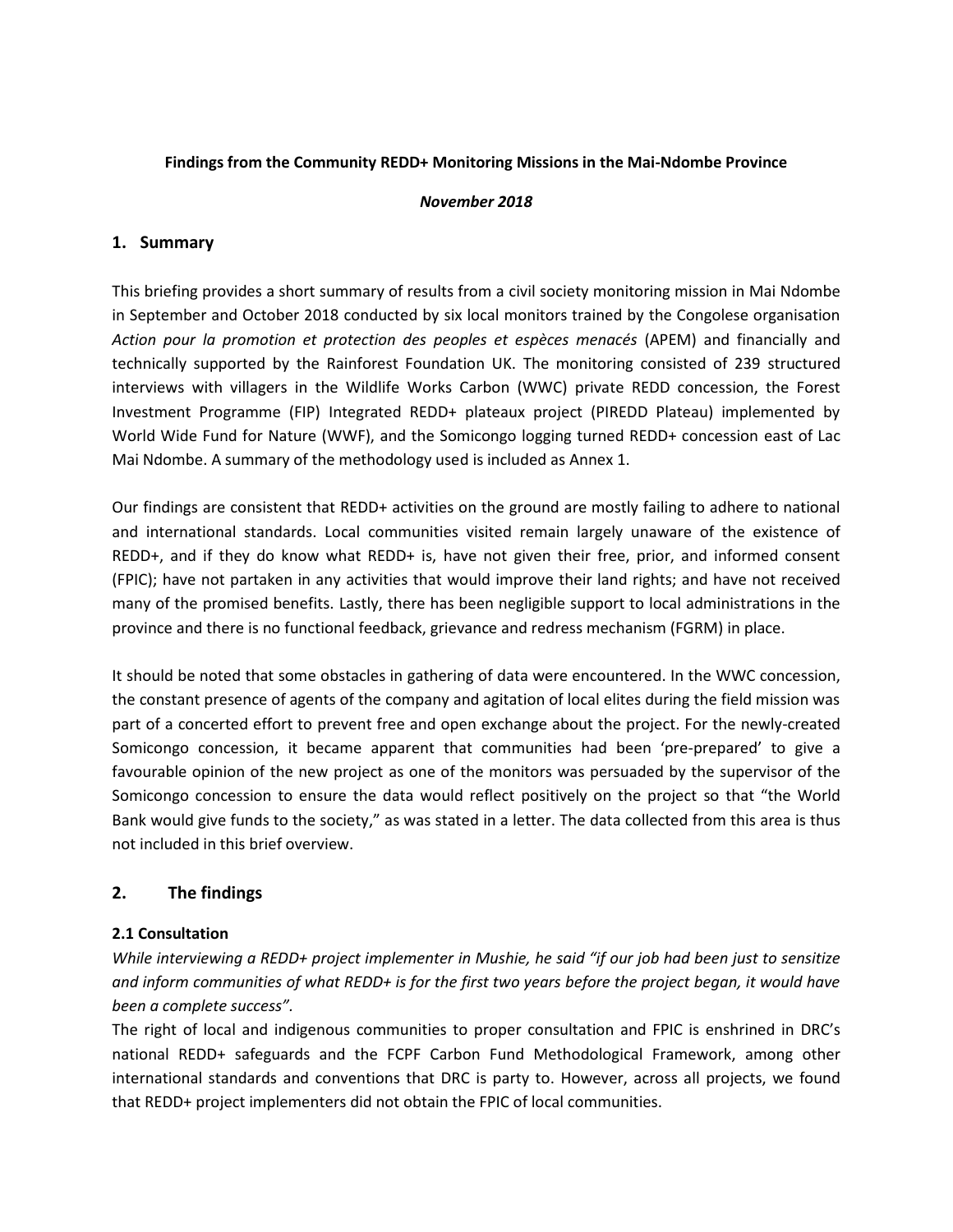## WWC project

# *Villages: Bobolampinga, Ibali, Mbale and Selenge*

- The majority of interviewees had never heard of REDD+ and do not know what REDD+ is (74% of WWC interviewees). However, many were aware of an ongoing WWC/ERA project.
- The majority of interviewees felt their community did not have the chance to say yes or no to REDD+ establishment on their land (93% of WWC interviewees).
- Female focus groups revealed that women are particularly marginalised in REDD+ activities, with extremely little knowledge of what REDD+ is or that there is a project ongoing on their land.
- The only community members (3 people, 7% of WWC interviewees) who have heard of REDD+ and who responded that their community had the chance to give their consent to REDD+ establishment on their land were local elites who were members of the local development committees (CLD).

# PIREDD Plateau

# *Villages: Mbali, Bopaka, Mongama, Maseke, Nkoo and Komambi*

- Only 8 out of 167 people could give a basic description of what REDD+ is. The majority of people have heard of REDD+ (130 people, 78% of PIREDD interviewees), but most described it as paying communities to plant trees. Nobody mentioned conserving forests, access to alternative livelihood activities, agroforestry, or other benefits project documents prescribe.
- A full and inclusive consultation was not undertaken for the establishment of REDD+ projects in any of the villages. For example, members of both the CLD and wider community stated during village meetings in Maseke that the project was presented as a government authorised project and as the government owns the land, the community had no say in its establishment. Nobody knew or could remember what REDD+ is in the village Komambi. Community members of Mongama were told the affair only concerned the village chief.
- Monitors reported that CLDs were created or reinstituted by WWF selecting local elites rather than the community electing their representatives in a participatory manner. Elections to choose CLD members were reportedly organised in haste, without the full sensitisation of community members to whom and for what they were electing individuals. Consequently, monitors reported that there is significant tension in certain villages visited regarding who is part of the CLD and why they get to decide.
- CLD members told monitors they are not consulted on content of PES agreements they sign with WWF.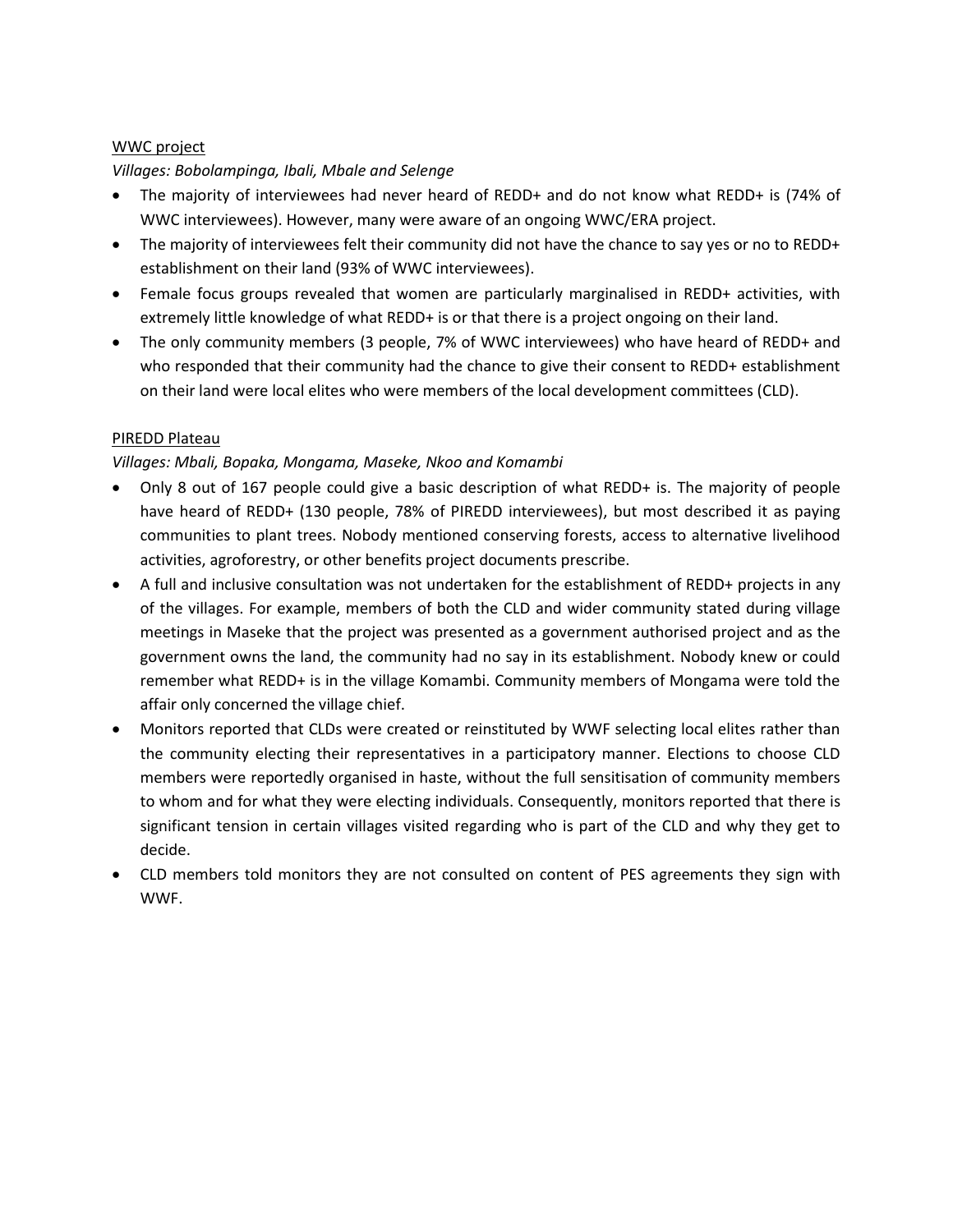

#### **Figure 1**

Number of people that have heard of REDD+ inside WWC, FIP and Somicongo concessions



### **Figure 2**

Number of people who knew if a meeting on REDD+ occurred within their village within the WWC, FIP, and Somicongo concessions.

\*People who had never heard of REDD+ were not asked this question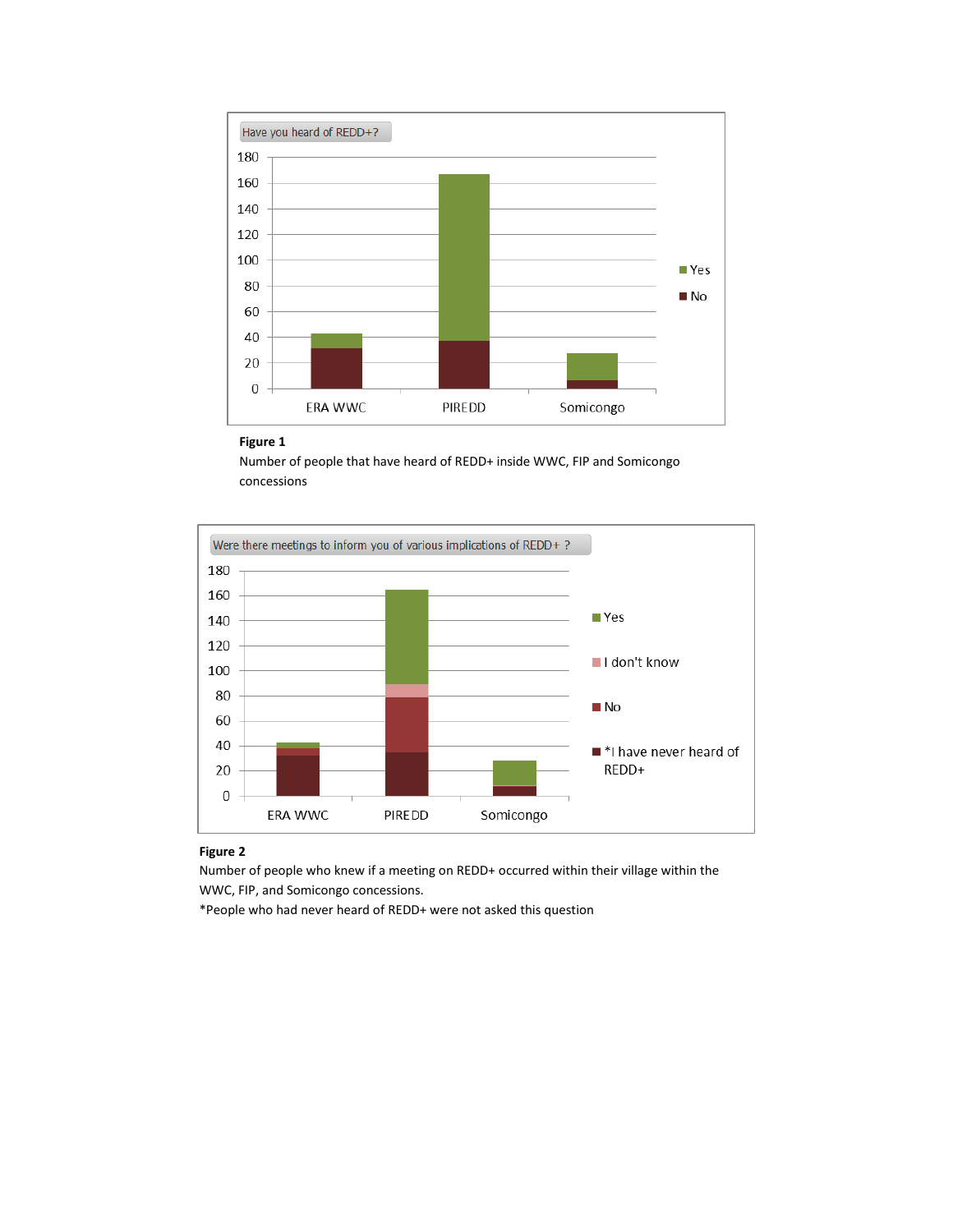

### **Figure 3**

Number of people who felt their community had or did not have the chance to give their consent to REDD+ establishment on their land within the WWC, FIP and Somicongo concessions. \*People who had never heard of REDD+ were not asked this question.

## **2.2 Land rights**

*"I prefer the exploitants because we know which products they extract from our forests, which is not the case with WWC/ERA. No one among us can tell you exactly what [WWC/ERA] does or especially what they gain from our forests."*

The Cancun Agreements specify that Parties must address land tenure and governance issues when implementing their national action plans with the effective participation of all relevant stakeholders, including indigenous peoples and local communities.<sup>1</sup> This requirement is reflected in the policies of the FCPF readiness assessment framework that similarly require REDD+ action plans to address natural resource rights, land tenure, and governance issues. However, the required REDD+ tenure assessment has yet to materialize. Monitoring missions found there has been no effort to improve the land rights of the communities visited, and that some land restrictions imposed by REDD+ projects have created conflict within communities.

## WWC

 $\overline{\phantom{a}}$ 

## *Villages: Bobolampinga, Ibali, Mbale and Selenge*

 The majority of interviewees (83% of WWC interviewees) responded that their community possesses customary land rights, while the few that stated their clan does not possess customary land rights can still use the forest either freely or with the permission of the chief.

<sup>&</sup>lt;sup>1</sup> "Cancun Agreements | UNFCCC." Accessed November 6, 2018.

https://unfccc.int/process/conferences/pastconferences/cancun-climate-change-conference-november-2010/statements-and-resources/Agreements.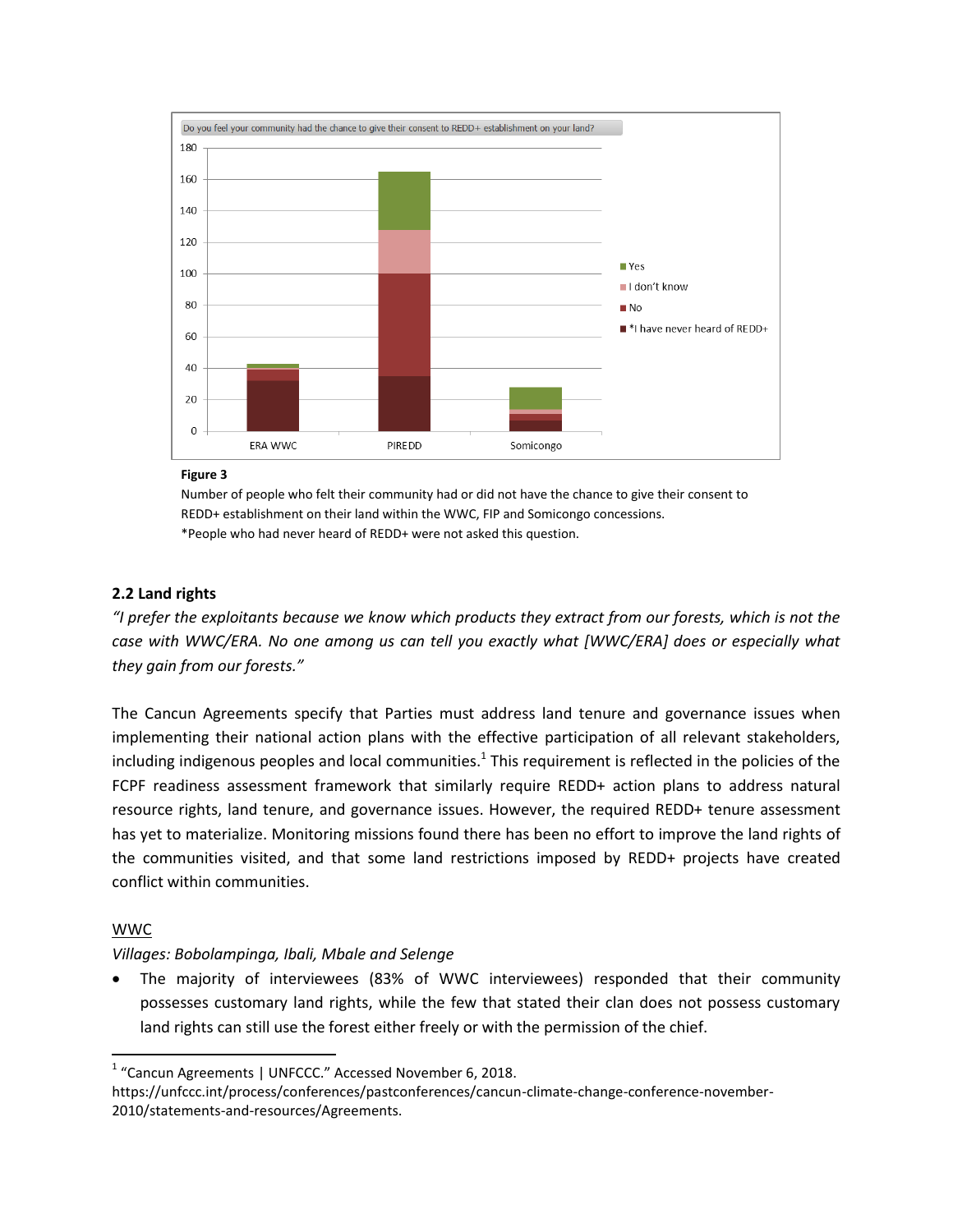- When asked if REDD+ project developers had requested authorisation to use their forest, about a third of interviewees responded "yes" a third "no", and a third did not know (34.5%, 31%, and 34.5% of WWC interviewees, respectively).
- There are two community maps of two different villages; however, both were developed through a previous project supported by RFUK rather than with REDD+ project developers.
- Monitors reported that the project's establishment has created serious inter-communal conflict due to suspicion over project aims and initial restrictions of forest access. Previous reports documented four deaths in the Ngongo and Mpili villages arising from this conflict, the most recent in December 2017.
- As a result of this, customary authorities still prevent WWC employees from accessing a large portion of the concession, which is therefore effectively 'off-limits' to the project.

# PIREDD Plateau

# *Villages: Mbali, Bopaka, Mongama, Maseke, Nkoo and Komambi*

- When asked if they knew how their village could obtain rights to their customary forests, 96 percent of PIREDD interviewees (155 people) responded that they did not know.
- Similarly, agents of the local administration had no knowledge of the legal provisions for community forestry.
- Community members expressed in village meetings and focus groups that natural resource management plans were created by an organisation titled Action Massive Rurale (AMAR), recruited by WWF, without the participation or consultation of communities and many are afraid of what restrictions will be imposed on them.
- Community members of certain villages stated they are facing restrictions on forest use, which have been designated as conservation areas, similarly for savannahs important for grazing cattle and foraging, which were assigned as reforestation areas under the natural resources management plans.
- Many villages (particularly Mongama, Maseke, Komambi) risk suffering serious human rights abuses at the hands of guards for the cattle ranch SOGENAC, which is a private partner of the ER Programme. A murder committed by SOGENAC guards was documented during the monitoring missions.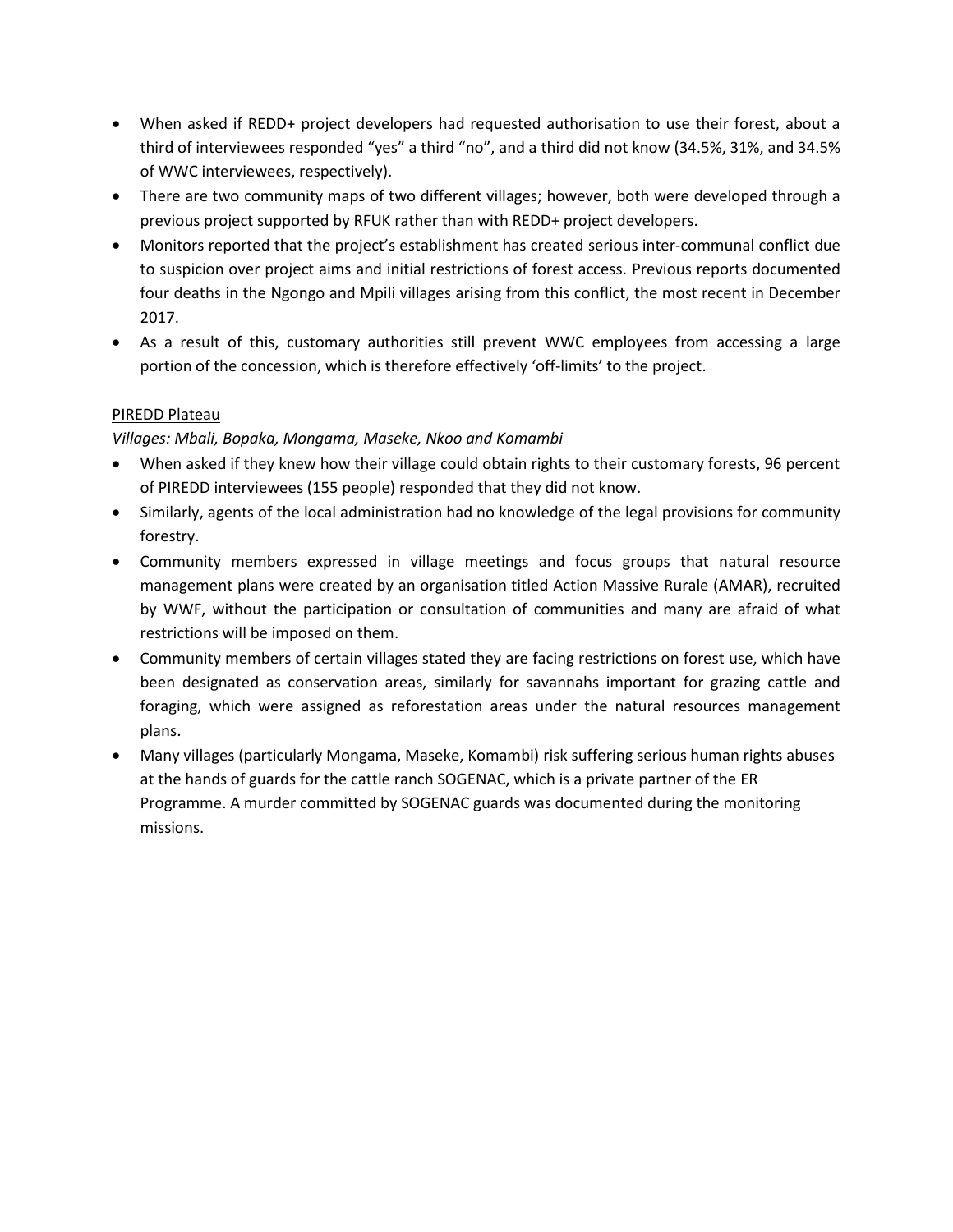



Number of people who responded to whether their community possesses communal land tenure.



### **Figure 7.**

Number of people who responded they can still use the land after answering that they do not possess customary land rights.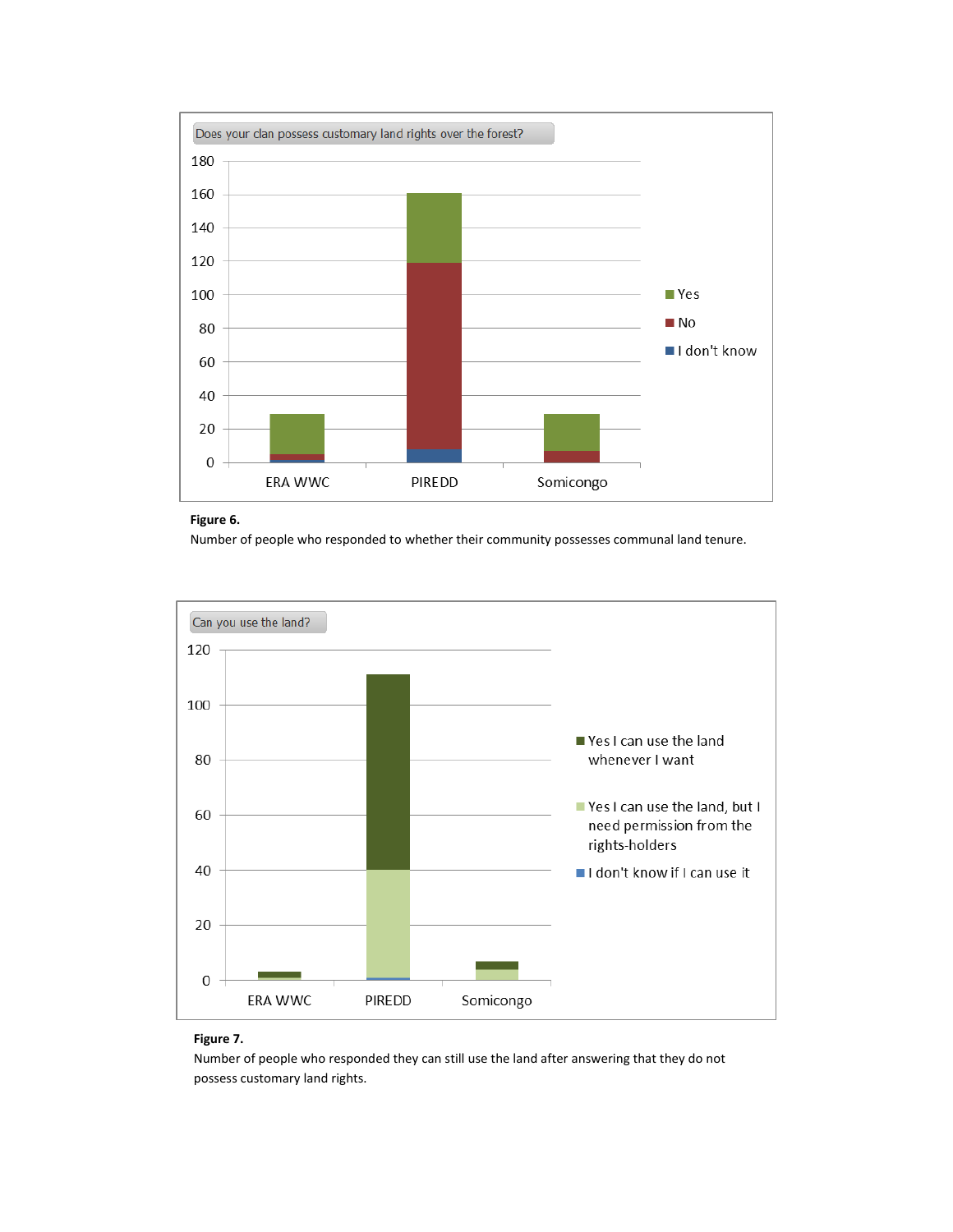

#### **Figure 8.**

Number of people who answered whether REDD+ project developers asked authorization to use their forest.



## **Figure 9.**

Number of people who responded if they knew how to obtain land tenure.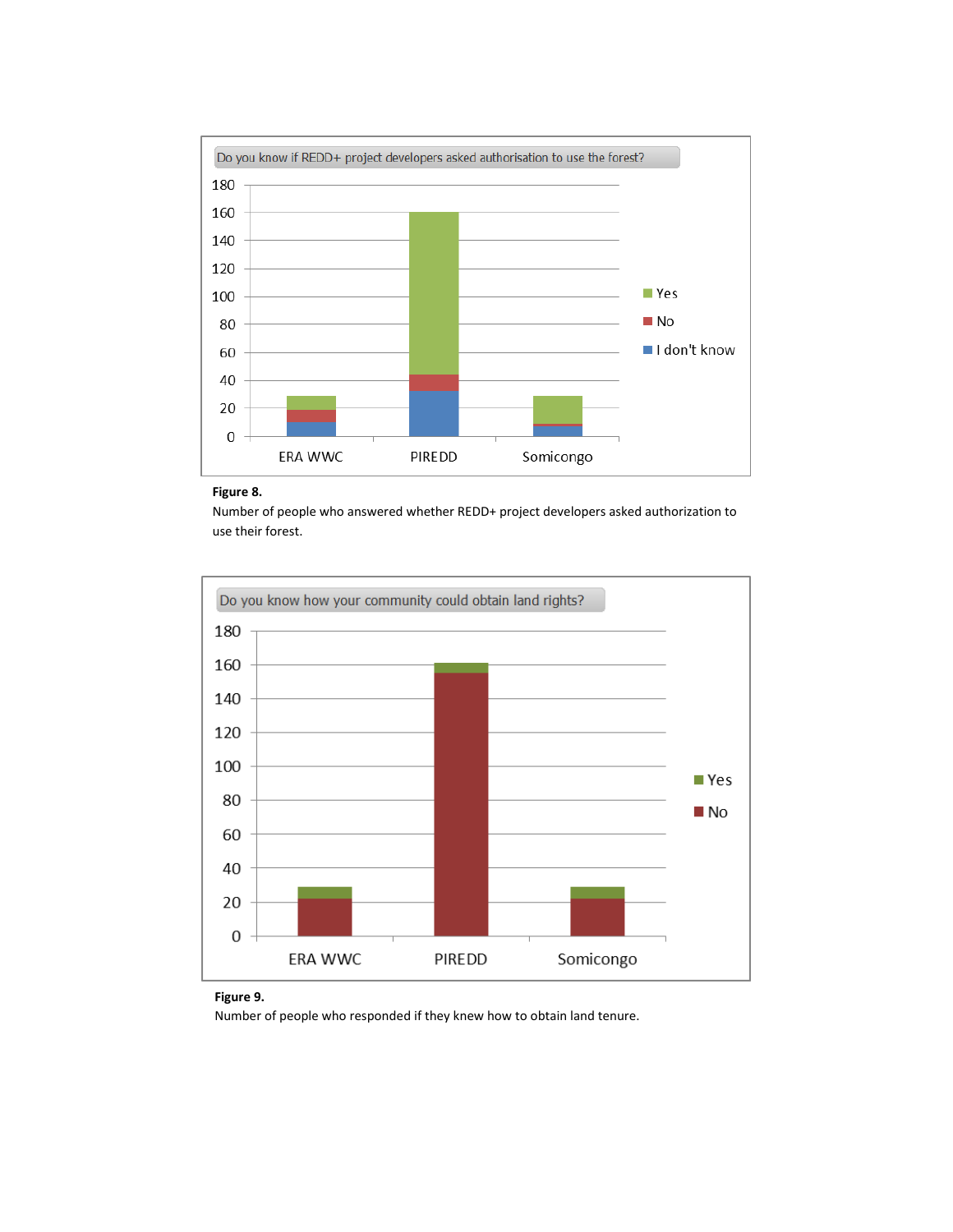# **2.3 Benefit-sharing**

*"They make us plant hectares of acacia (eucalyptus) and coconuts, but the pay is poor, it is useless for us to spend the time working our fields so after three months they pay you 12,000 Congolese francs equivalent to about 7\$. Maybe 20\$."*

The Nagoya Protocol under the Convention on Biological Diversity requires parties to ensure indigenous peoples and local communities gain fair and equitable benefits from the use of genetic resources.<sup>2</sup> The FCPF Readiness Fund similarly requires an assessment of benefit-sharing arrangements as part of their readiness phase, before or at the time an ERPA is signed.<sup>3</sup> Across the villages surveyed, there is a clear trend that among communities that are aware of REDD+ and the associated benefits, benefits have not been adequately delivered.

# WWC concession

# *Villages: Bobolampinga, Ibali, Mbale and Selenge*

- The process for developing *clause sociale* agreements between the company and the communities has been extremely opaque, and in some cases has been signed on behalf of the community by persons with no mandate to do so. *Clause sociale* agreements to implement community development projects have not been respected.
- 'Demonstration gardens', ranging from  $2m^2$  to  $10m^2$ , are present in all villages but do not significantly benefit the community. In fact, in some villages, WWC collects the produce, sometimes gives a bit to members of the CLD, and transports the majority directly to the market in Inongo where WWC collects the profit.
- Barely any of the promised health centres, schools, and improved roads have been built yet.
- In terms of payments, it is not clear what the exact amount communities were promised by WWC is. Some reports are that each clan was promised 500 USD a year. Given that clans range from 10 to 900 people, this equates to 50 USD to 0.55 USD per person. However, the payments are often not paid in full, with significant delays, or not paid at all. No payments were made during an 18 month hiatus during which all project activities ceased due to financial difficulties faced by the company.

# PIREDD Plateau

# *Villages: Mbali, Bopaka, Mongama, Maseke, Nkoo and Komambi*

 $\bullet$  Similar to findings of the 2017 investigation by the Congolese NGO LICOCO<sup>4</sup>, monitors found none of the communities visited had received the full benefits promised by WWF.

https://www.4cmr.group.cam.ac.uk/filecab/redd-law-

 2 "The Nagoya Protocol on Access and Benefit-Sharing." Accessed November 6, 2018. https://www.cbd.int/abs/. <sup>3</sup> "Chapman - REDD+ Law Project - Working Paper.Pdf." Accessed November 6, 2018.

project/21040813%20WP%20Legal%20aspects%20of%20benefit%20sharing%20for%20REDD.pdf.

<sup>4</sup> Kassanda, Jarline, and Fabrice Mangbele. *Rapport mission d'observation independante non mandatee du processus REDD+ dans la province de Mai-Ndombe, territoire de Mushi villages de: (Isali, Mbali, Duama, Kesomi, Mpoko)*. 2017. http://www.redd-monitor.org/wp-content/uploads/2017/11/ RAPPORT-FINAL-OI-MUSHIE-REDDLICOCO-2017.pdf.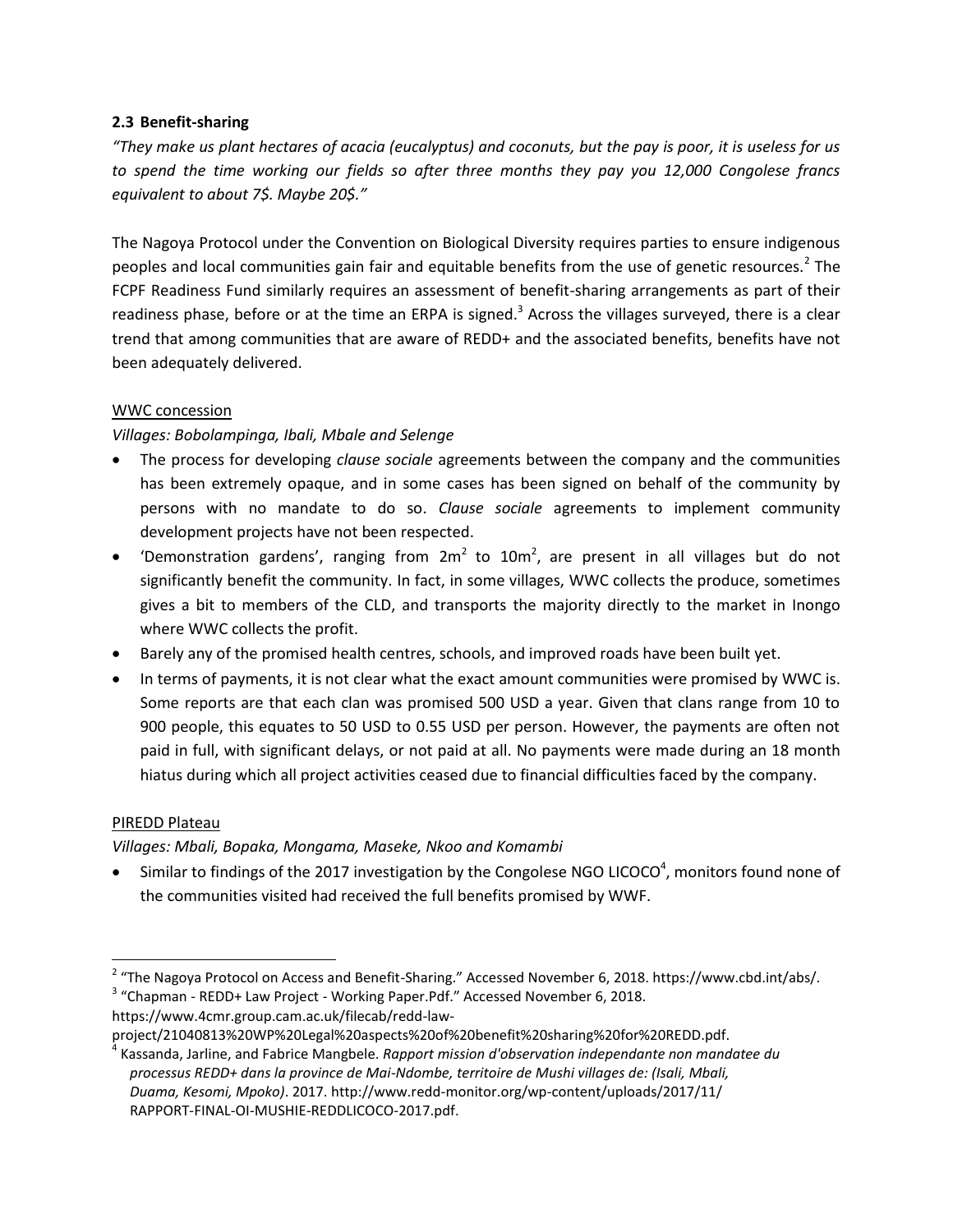- Many community members stated the payments promised by WWF are very small to begin with, and in most cases communities are not paid at all or paid irregularly with significant delays.
- Of the 167 people questioned inside the PIREDD Plateau area, 94 people said they were participating in reforestation activities in exchange for payments, and 90 of them (96%) said their standard of living has not improved or has stayed the same.



### **Figure.10**

Number of people who responded to whether their village was promised benefits as part of the REDD+ project.



#### **Figure. 11**

Number of people who responded who were satisfied or unsatisfied with how REDD+ project benefits were delivered at the communal level. Only those that answered yes, their village was promised benefits were asked this question.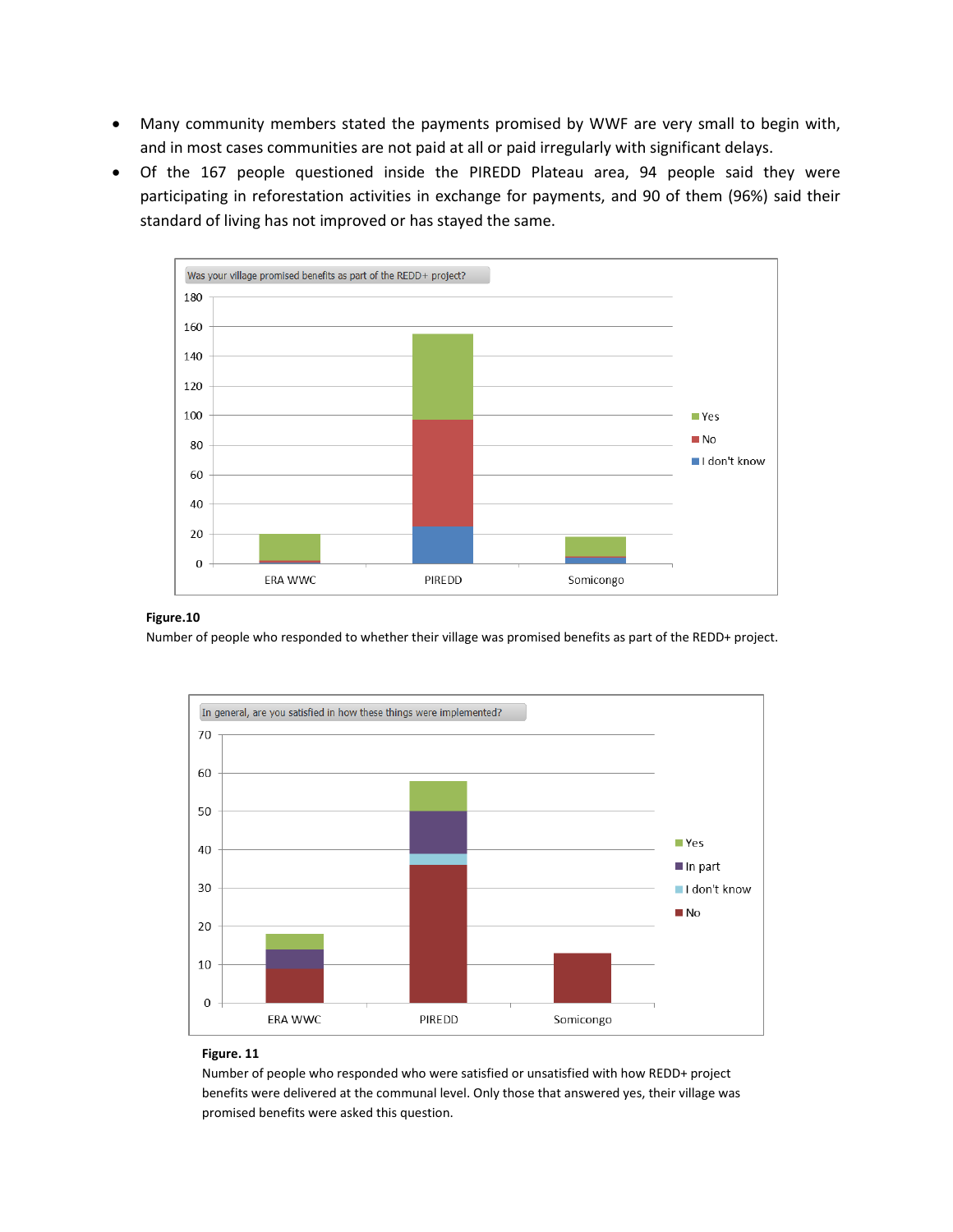

### **Figure 12.**

Number of people who responded to whether they or a member of their family was engaging in REDD+ project activities at the individual level.

## **3. Other Findings**

- There is an extremely limited understanding of REDD+ among administrative organs in Mai Ndombe province. Monitors of the PIREDD Plateau visited the local administration and found they were not receiving any support from REDD+ project implementers. On a previous mission to Mai Ndombe, the local administration in both Oshwe and Inongo was found to have a very limited understanding of REDD+.
- There is no functional FGRM in place. For example, to our knowledge none of the issues described above came to light through the systems in place. Community members are largely unaware of how to raise concerns to REDD+ implementers, and are more likely to address local authorities or use their customary structures when problems arise.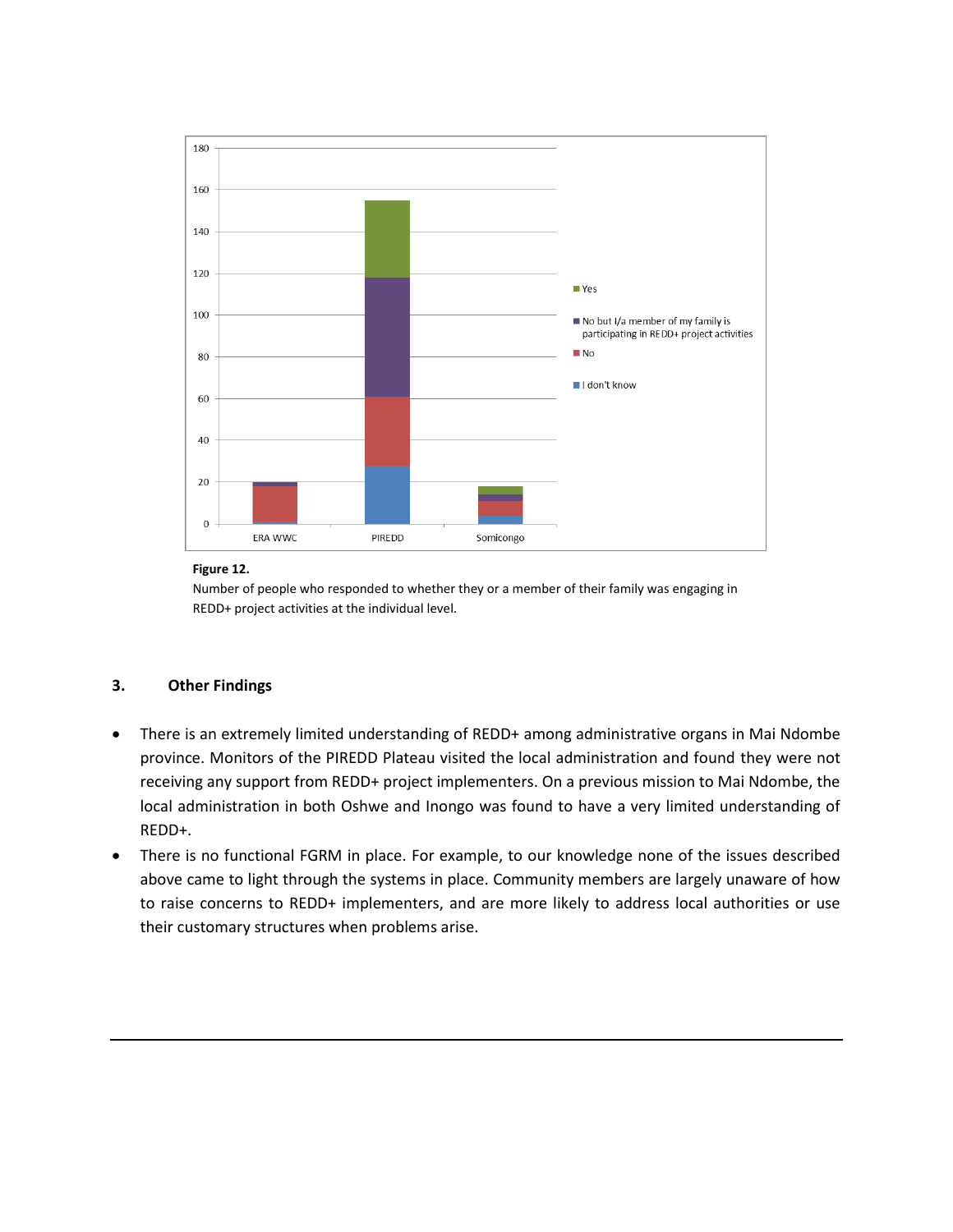### **Annex 1**

## **Summary investigation methodology**

Over the course of 22 days, the six REDD+ monitors from the province accompanied by two trained community facilitators from the organisation APEM interviewed 239 people across fourteen villages located in three REDD+ projects nested within the province: the Wildlife Works Carbon (WWC) concession, the Forest Investment Programme (FIP) Integrated REDD+ plateaux project (PIREDD Plateau) implemented by World Wide Fund for Nature (WWF), and the Somicongo logging turned REDD+ concession. Village surveys measured the level of consultation carried out by REDD+ project implementers, to what extent project activities focus on clarifying and improving land tenure of forest communities, and what benefits are delivered to communities. This criterion is based on internationallyrecognized standards on REDD+ implementation, such as the Carbon Fund Methodological Framework, the Cancun Agreements, UNFCCC safeguards, UN Declaration on the Rights of Indigenous Peoples, and the DRC national Forest Code.

Village surveys included village meetings, focus group sessions with women or indigenous peoples, detailed individual interviews, incident reports to document human rights abuses, and a mission report to detail the overall situation inside villages. While village meetings, focus groups and mission reports are all largely qualitative, individual interviews provide quantitative data to measure the respect of REDD+ safeguards.

The full methodology is available on request.

### **Annex 2**

### **Photos of REDD+ projects**



#### **Image 1**

**Road constructed as part of infrastructure development for PIREDD Plateau.**